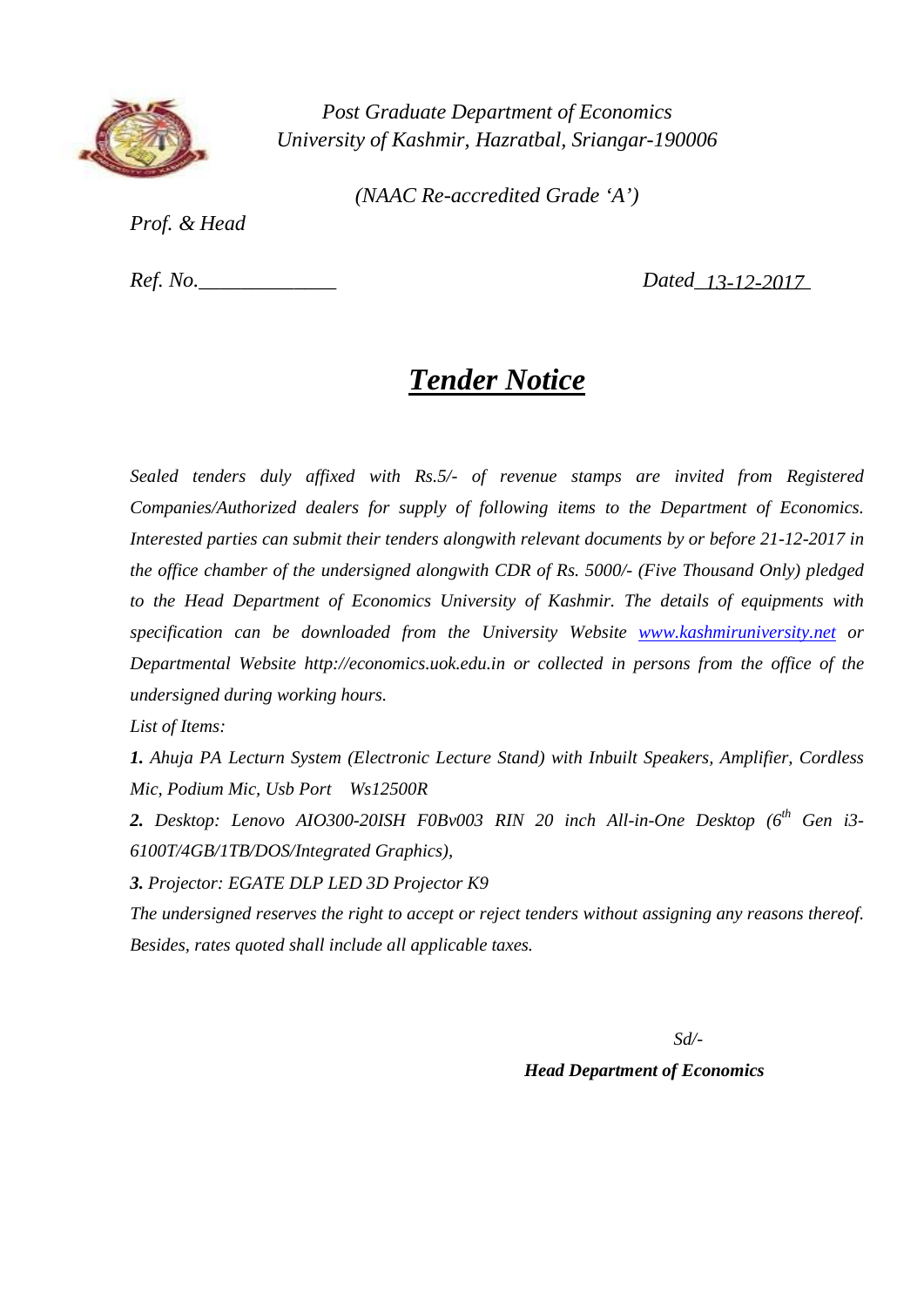

*(NAAC Re-accredited Grade 'A')*

*Prof. & Head*

*Ref. No. Dated* 

*1. Ahuja Pa Lecturn System With Inbuilt Speakers, Amplifier, Cordless Mic, Podium Mic, Usb Port Wsl2500R WSL-2500R, A Complete PA System Integrated Inside Complete With Built-In 40 Watts Amplifier, Speakers, Mp3 Playback Cum Recording Facility And Wireless Microphone Receiver*

#### *Specifications: RECEIVER AMPLIFIER*

| <i>RECEIVER AMPLIFIER</i>         |                                                                 |
|-----------------------------------|-----------------------------------------------------------------|
| Power Output                      | 40 Watts Max.                                                   |
| Speaker Impedance (External)      | $\overline{4}$                                                  |
| <b>Input Channels Sensitivity</b> | Mic-1: $3.0mV$ Mic-2: $1.8mV$ Line: $100mV$                     |
|                                   | Aux Position-1: 100mV Aux Position-2: 180mV                     |
|                                   | Aux Position-3: 300mV Position Aux-4: 700mV                     |
| <b>Frequency Response</b>         | 100-16,000Hz                                                    |
| Tone Control                      | Bass $\hat{A} \pm 6dB$ at 80Hz Treble $\hat{A} \pm 6dB$ at 8kHz |
| <b>REC.</b> Output                | $IV$ (nominal)                                                  |
| <b>Power Supply</b>               | AC 220-240V, 50/60Hz                                            |
| <b>Power Consumption</b>          | <b>AC 100W</b>                                                  |
| <b>Dimensions</b>                 | W420A-H1135A-D580 mm                                            |
| Weight                            | 18.3kg.                                                         |
| <b>MICROPHONE</b>                 |                                                                 |
| Microphone                        | Dynamic Unidirectional                                          |
| <b>RF Carrier Frequency</b>       | 174.10, 181.90, 190.32, 97.10MHz                                |
| <b>Frequency Stability</b>        | $\hat{A} \pm 0.005\%$                                           |
| <b>Spurious Emissions</b>         | 45dB Max.                                                       |
| <b>RF</b> Output Power            | 15mW Max.                                                       |
| <b>Frequency Response</b>         | 50-15,000Hz                                                     |
| Dynamic Range                     | 100dB                                                           |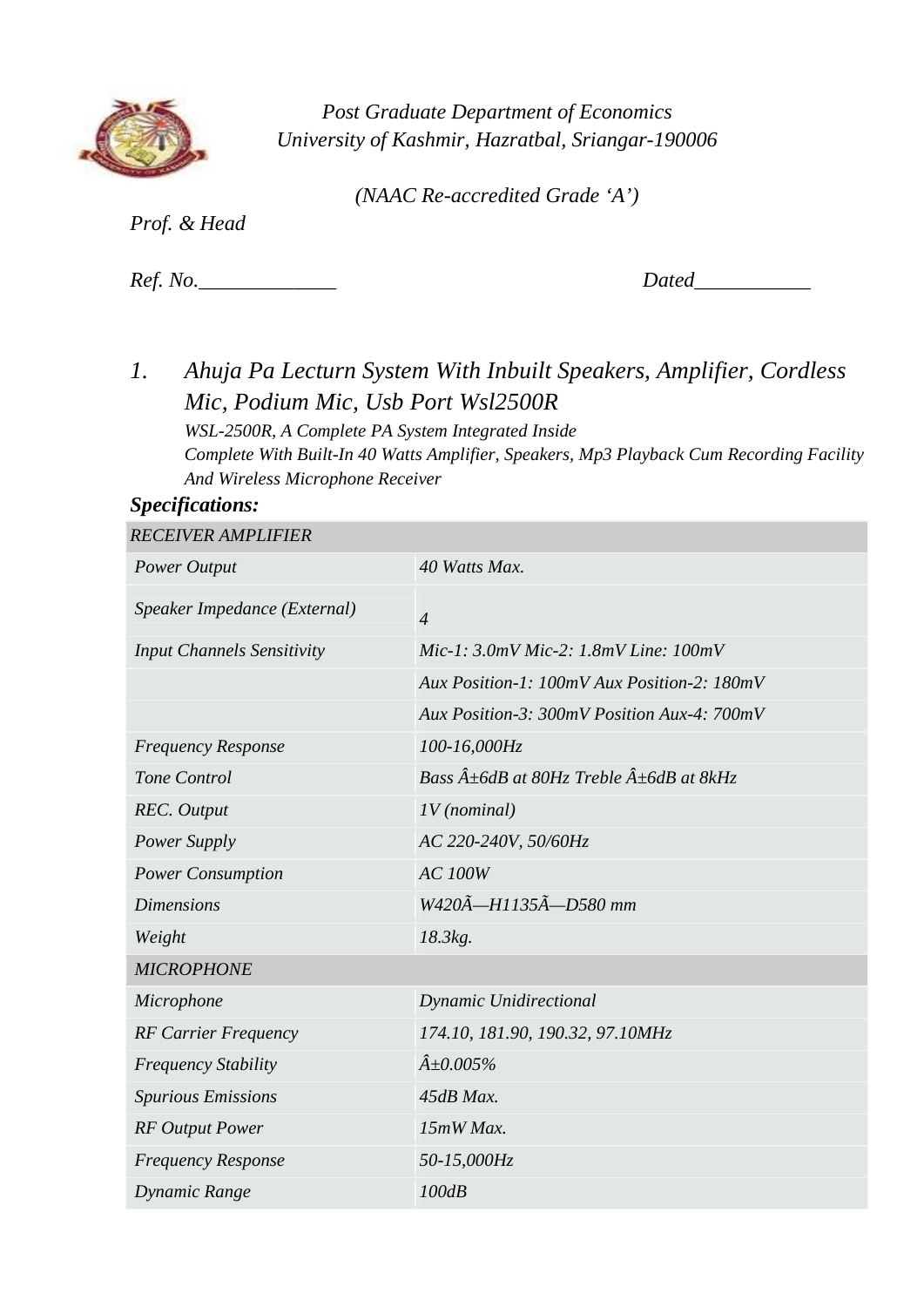

| <b>Battery</b>    | .<br>QV                              |
|-------------------|--------------------------------------|
| <i>Dimensions</i> | $\tilde{A}$ ~55 $\tilde{A}$ —L244 mm |
| Weight            | $0.20$ kg (w/o battery)              |
|                   |                                      |

## *Desktop*

*Lenovo AIO300-20ISH F0BV003RIN 20-inch All-in-One Desktop (6th Gen i3- 6100T/4GB/1TB/DOS/Integrated Graphics), Black*

### *Specifications/ Technical Details*

| <b>Brand</b>               | Lenovo               |
|----------------------------|----------------------|
| <b>Series</b>              | AIO300-20ISH         |
| Colour                     | <b>Black</b>         |
| Item Height                | 41.7 Centimeters     |
| Item Width                 | 48 Millimeters       |
| Screen Size                | 20 Inches            |
| Maximum Display Resolution | 1600x900             |
| Item Weight                | 5 Kg                 |
| <b>Product Dimensions</b>  | 49.2 x 4.8 x 41.7 cm |
| Item model number          | F0BV003RIN           |
| Processor Brand            | <b>Intel</b>         |
| Processor Type             | Core i3              |
| Processor Speed            | $3.2$ GHz            |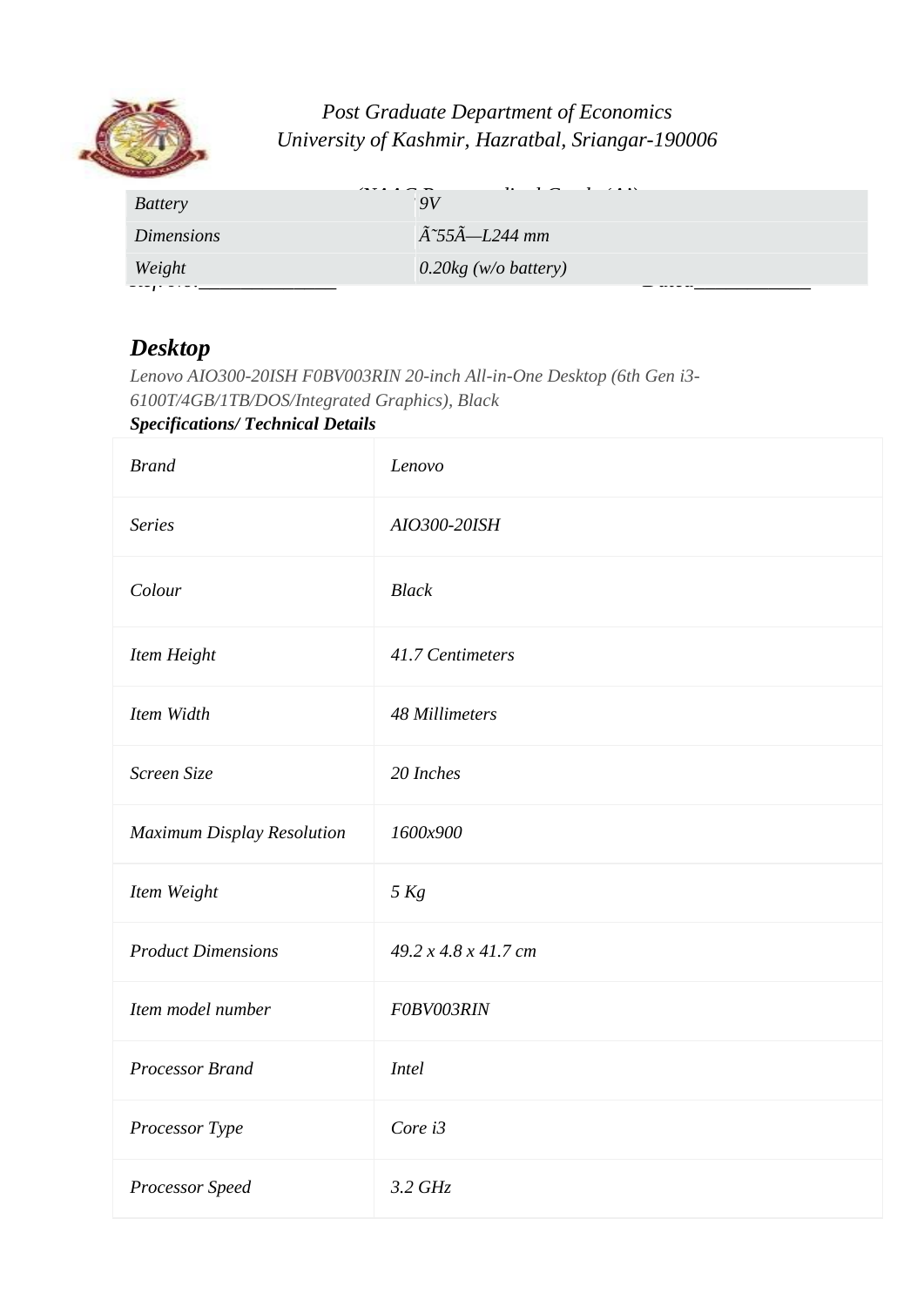

| $(NAAC$ Re-accredited Grade 'A') |                                                          |              |
|----------------------------------|----------------------------------------------------------|--------------|
| <i><b>Prosesserfeunt</b></i>     | 2                                                        |              |
| <b>Refugion Technology</b>       | DDR4                                                     | <b>Dated</b> |
| Hard Drive Size                  | $1$ TB                                                   |              |
| <b>Hard Disk Technology</b>      | Serial ATA                                               |              |
| <b>Graphics Coprocessor</b>      | Integrated                                               |              |
| Number of USB 2.0 Ports          | $\overline{2}$                                           |              |
| Wattage                          | 6 Watts                                                  |              |
| <b>Operating System</b>          | <b>DOS</b>                                               |              |
| <b>Included Components</b>       | AIO + Adapter Or Powercable, Keyboad, Mouse, Manual etc. |              |

## *3. Projector: EGATE DLP LED 3D PROJECTOR K9 Specifications*

| <b>General</b>                    |                                          |
|-----------------------------------|------------------------------------------|
| Sales Package:                    | projector 1, remote, vga Cable, av cable |
| Model Name                        | <b>EGATE DLP LED 3D PROJECTOR K9</b>     |
| <b>Maximum Brightness</b>         | 3600 lm                                  |
| Light Source                      | OSRAM RGB 3 color LED Up to 50,000 hours |
| Internal Storage                  | 4000 MB                                  |
| <b>Display And Audio Features</b> |                                          |
| 3D Support                        | Yes                                      |
| 3D Glasses Type                   | yes                                      |
| Signal Type                       |                                          |
| $NTSC, PAL, \ldots$               | Automatic                                |
| <b>Standard Brightness</b>        | 3600 lm                                  |
| <b>Other Display Features</b>     |                                          |